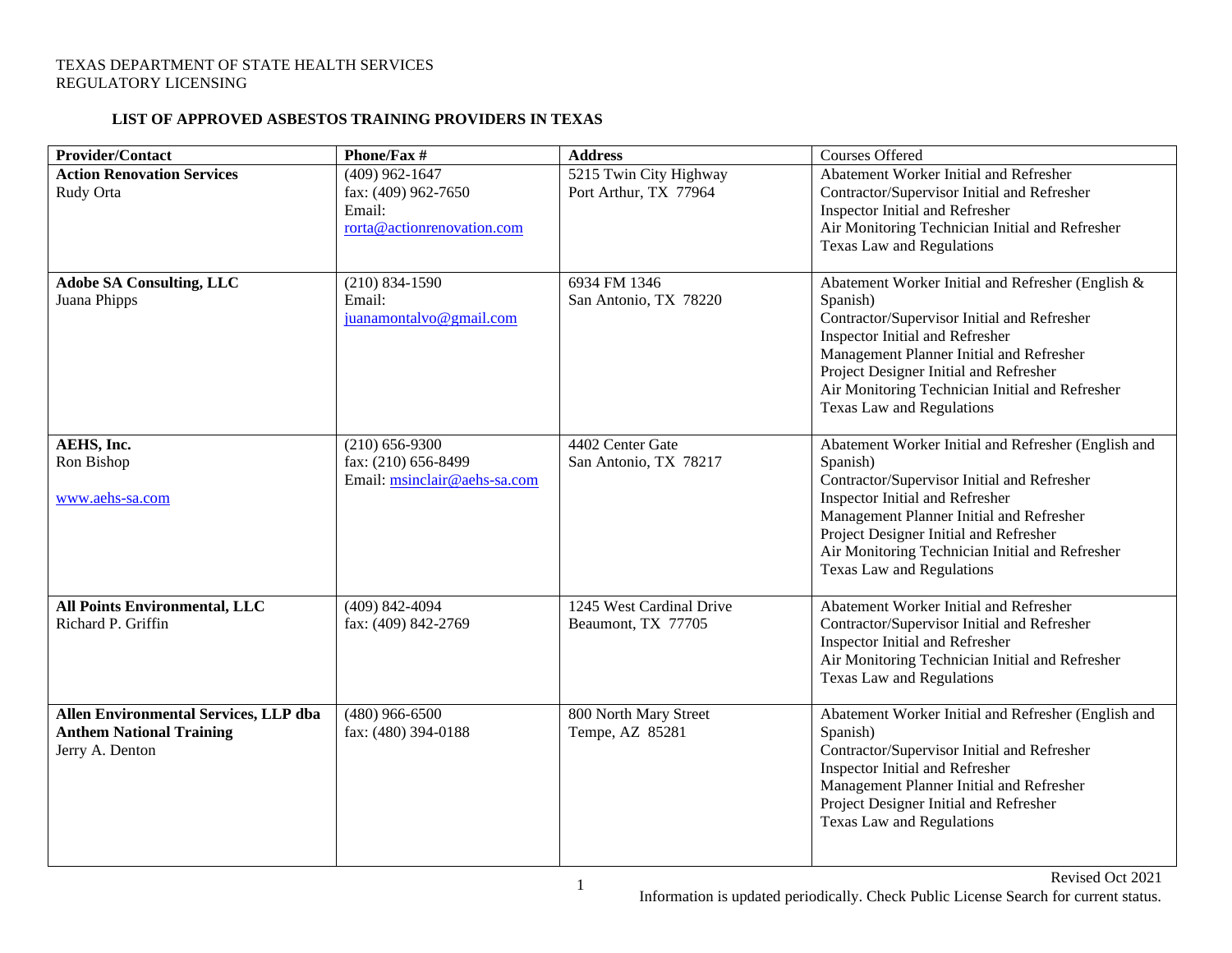| <b>American Electric Power Service</b><br>April D. Lilly<br>*internal training only*                                               | $(903) 853 - 4891$<br>fax: (214) 777-1138<br>Email: adlilly@aep.com               | 1187 County Road 4865<br>Pittsburg, TX 75686                            | Contractor/Supervisor Refresher<br><b>Inspector Refresher</b><br><b>Texas Law and Regulations</b>                                                                                                                                                                                                     |
|------------------------------------------------------------------------------------------------------------------------------------|-----------------------------------------------------------------------------------|-------------------------------------------------------------------------|-------------------------------------------------------------------------------------------------------------------------------------------------------------------------------------------------------------------------------------------------------------------------------------------------------|
| <b>Asbestos Consulting Services, Inc.</b><br><b>Dba ACSI Environmental Consultants</b><br>Jesse Bourque<br>www.acsiconsultants.com | $(225) 291 - 9841$<br>fax: (225) 291-9843                                         | 4324 S. Sherwood Forest Blvd., Ste.<br>$180-B$<br>Baton Rouge, LA 70816 | Abatement Worker Initial and Refresher<br>Contractor/Supervisor Initial and Refresher<br>Inspector Initial and Refresher                                                                                                                                                                              |
| <b>ASHRI Brothers, LLC</b><br>dba Mark III<br><b>Chester Rackley</b>                                                               | $(210)$ 404-9800<br>fax: (210) 404-9805<br>Email:<br>chester.rackley@marc3llc.com | 849 West Oak Estates<br>San Antonio, TX 78260                           | Abatement Worker Initial and Refresher<br>Contractor/Supervisor Initial and Refresher<br>Inspector Initial and Refresher<br>Management Planner Initial and Refresher<br>Project Designer Initial and Refresher<br>Air Monitoring Technician Initial and Refresher<br>Texas Law and Regulations        |
| <b>Baer Engineering &amp; Environmental</b><br>Consulting, Inc.<br>Therese M. Baer, P.E.                                           | $(512)$ 453-3733<br>Email: thaer@baereng.com                                      | 7756 Northcross Drive, Suite 211<br>Austin, TX 78757                    | Abatement Worker Initial & Refresher<br>Contractor/Supervisor Initial & Refresher<br>Inspector Initial & Refresher<br>Management Planner Initial & Refresher<br>Project Designer Initial & Refresher<br>Air Monitoring Technician Initial & Refresher<br>Texas Law and Regulations                    |
| <b>Enviro-Con Services, Inc.</b><br>Douglas S. Shotwell<br>www.enviro-conservices.com                                              | $(281)$ 398-7000<br>$(281)$ 398-7003<br>fax: (281) 3987004                        | 1855 Barker Cypress Road, Suite 130<br>Houston, TX 77084                | Abatement Worker Initial and Refresher<br>Contractor/Supervisor Initial and Refresher<br><b>Inspector Initial and Refresher</b><br>Management Planner Initial and Refresher<br>Project Designer Initial and Refresher<br>Air Monitoring Technician Initial and Refresher<br>Texas Law and Regulations |
| <b>Environmental/Occupational Solutions</b><br>Corporation<br>Jon D. Jackson<br>www.eostx.com                                      | $(210)$ 495-9009<br>fax: (210) 495-1918<br>Email: eoscorp@flash.net               | 17425 Redland Road<br>San Antonio, TX 78247                             | Abatement Worker Initial and Refresher<br>Contractor/Supervisor Initial and Refresher<br>Inspector Initial and Refresher<br>Management Planner Initial and Refresher<br>Project Designer Initial and Refresher<br>Air Monitoring Technician Initial and Refresher<br>Texas Law and Regulations        |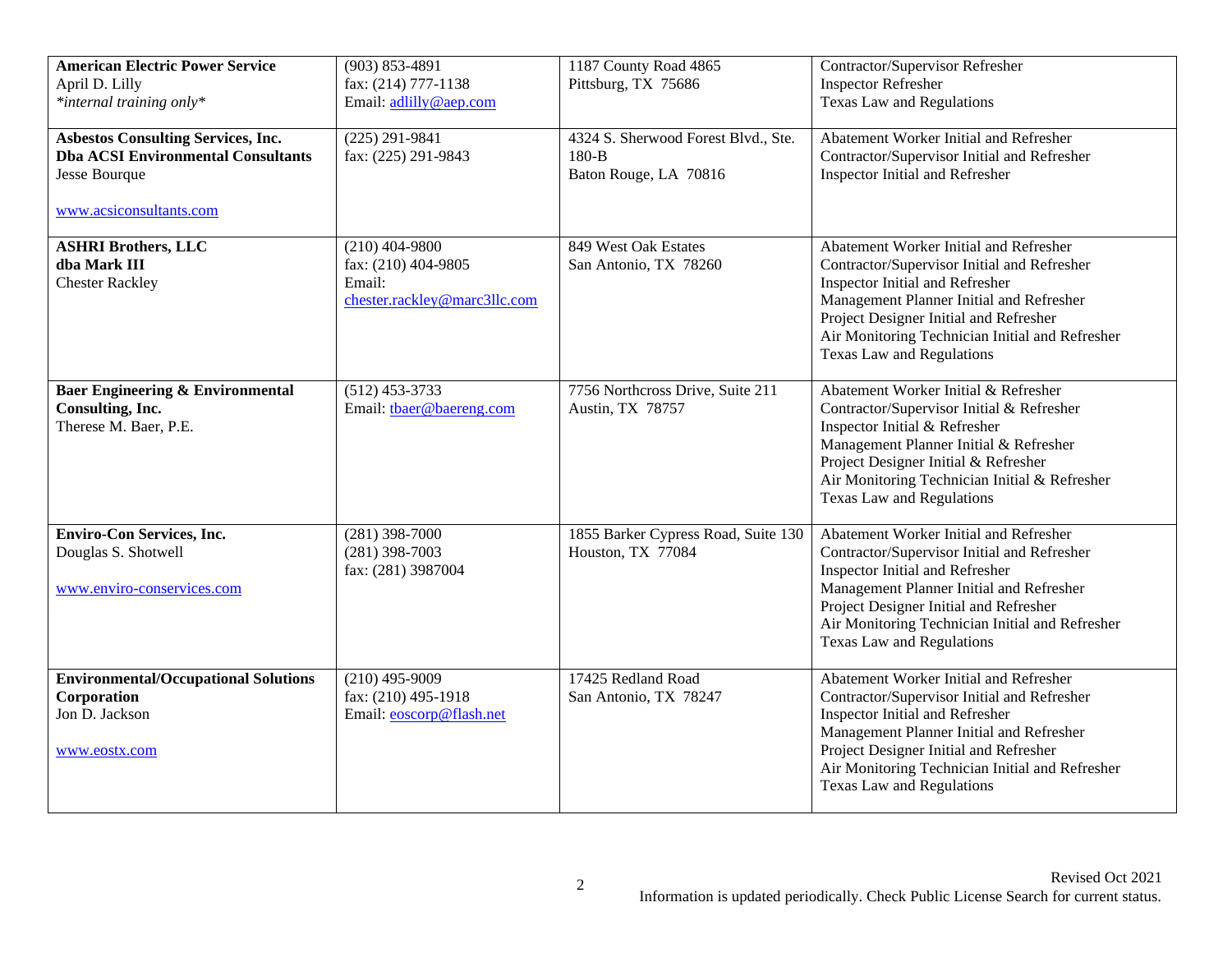| Envirotest, Ltd.<br>Alex Fuhrmann                                                                                                     | $(713) 782 - 4411$<br>fax: (713) 782-3428                                                                 | 3902 Braxton Drive<br>Houston, TX 77063                      | Abatement Worker Initial and Refresher (English and<br>Spanish)<br>Contractor/Supervisor Initial and Refresher<br><b>Inspector Initial and Refresher</b><br>Management Planner Initial and Refresher<br>Project Designer Initial & Refresher<br>Air Monitoring Technician Initial and Refresher<br><b>Texas Law and Regulations</b> |
|---------------------------------------------------------------------------------------------------------------------------------------|-----------------------------------------------------------------------------------------------------------|--------------------------------------------------------------|-------------------------------------------------------------------------------------------------------------------------------------------------------------------------------------------------------------------------------------------------------------------------------------------------------------------------------------|
| <b>GEBCO Associates, LP</b><br>Joy Lee<br>www.gebco.org                                                                               | $(817)$ 268-4006<br>fax: (817) 282-9886<br>Email: info@gebco.org                                          | 815 Trailwood Drive, Suite 200<br>Hurst, TX 76053            | Abatement Worker Initial and Refresher (English and<br>Spanish)<br>Contractor/Supervisor Initial and Refresher<br>Inspector Initial and Refresher<br>Management Planner Initial and Refresher<br>Project Designer Initial and Refresher<br>Air Monitoring Technician Initial and Refresher<br>Texas Law and Regulations             |
| <b>Globeteck Group, Inc.</b><br>Mohammad Rouf<br>www.globeteckgroup.com                                                               | (808) 833-5787<br>fax: (808) 833-5987<br>Email:<br>mohammad@globeteckgroup.co<br>$\underline{\mathbf{m}}$ | 2800 Woodlawn Drive #192<br>Honolulu, HI 96822               | Abatement Worker Initial and Refresher<br>Contractor/Supervisor Initial and Refresher<br>Inspector Initial and Refresher<br>Management Planner Initial and Refresher<br>Project Designer Initial and Refresher<br>Air Monitoring Technician Initial and Refresher<br><b>Texas Law and Regulations</b>                               |
| <b>International Assn. of Heat &amp; Frost</b><br><b>Insulators &amp; Asbestos Workers - Local</b><br>Union No. 22<br>Ricky J. Miguez | $(713)$ 473-0888<br>fax: (713) 473-1787                                                                   | 3219 Pasadena Blvd.<br>Pasadena, TX 77503                    | Abatement Worker Initial and Refresher<br>Contractor/Supervisor Initial and Refresher<br><b>Texas Law and Regulations</b>                                                                                                                                                                                                           |
| <b>Lonestar State Environmental Services</b><br>dba Lonestar Environmental Services<br>Tonya Bosher<br>www.lonestar-environmental.com | $(512)$ 931-2513<br>fax: (512) 931-2543<br>Email: tbosher@lonestar-<br>environmental.com                  | 12407 North MoPac Expy Suite 100<br>#364<br>Austin, TX 78758 | Abatement Worker Initial and Refresher (English and<br>Spanish)<br>Contractor/Supervisor Initial and Refresher<br>Inspector Initial and Refresher<br>Air Monitoring Technician Initial and Refresher<br>Texas Law and Regulations                                                                                                   |
| <b>Longpoint Environmental Training</b><br>Alberto Diaz                                                                               | $(713)$ 444-7335<br>fax: (713) 316-9966<br>Email:<br>asbestos.training@yahoo.com                          | 7807 Long Point #210<br>Houston, TX 77055                    | Abatement Worker Initial and Refresher (English and<br>Spanish)<br>Contractor/Supervisor Initial and Refresher<br>Texas Law and Regulations                                                                                                                                                                                         |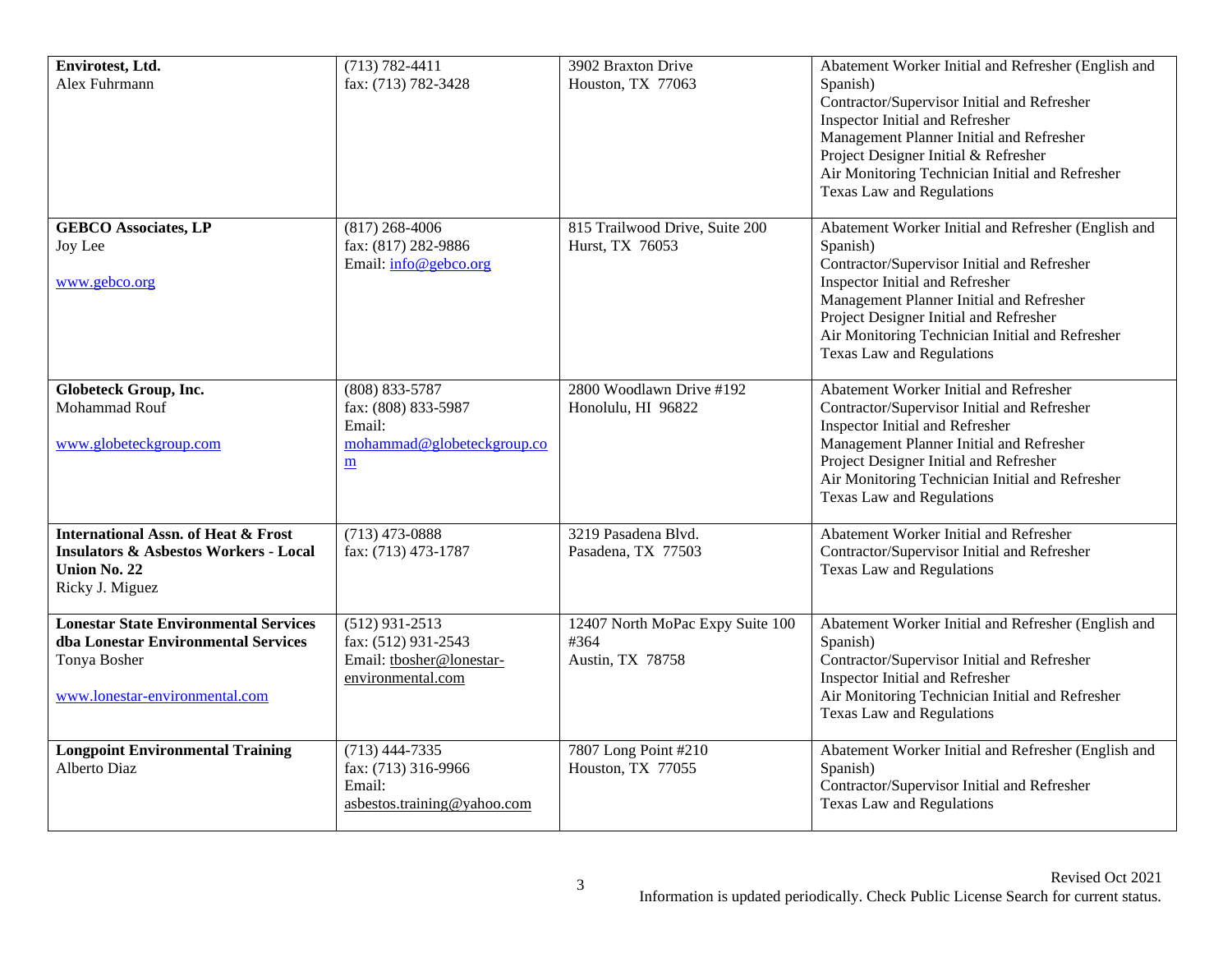| <b>Mayhew Environmental Training</b><br>Associates, Inc.<br>dba META Environmental<br>Thomas B. Mayhew                                   | $(785) 842 - 6382$<br>fax: (785) 842-6993                                                                        | 2200 W. 25th Street<br>Lawrence, KS 66047          | Abatement Worker Initial and Refresher (English and<br>Spanish)<br>Contractor/Supervisor Initial and Refresher<br>Inspector Initial and Refresher<br>Management Planner Initial and Refresher<br>Project Designer Initial and Refresher<br>Air Monitoring Technician Initial and Refresher<br><b>Texas Law and Regulations</b> |
|------------------------------------------------------------------------------------------------------------------------------------------|------------------------------------------------------------------------------------------------------------------|----------------------------------------------------|--------------------------------------------------------------------------------------------------------------------------------------------------------------------------------------------------------------------------------------------------------------------------------------------------------------------------------|
| <b>NATEC</b> of Texas, Inc.<br>David A. Roberts<br>www.NATECTX.com                                                                       | $(713)$ 472-4022<br>fax: (713) 472-4064<br>Email: natectx@comcast.net                                            | 9802 Lawndale Avenue<br>Houston, TX 77017          | Abatement Worker Initial and Refresher (English and<br>Spanish)<br>Contractor/Supervisor Initial and Refresher<br>Inspector Initial and Refresher<br>Management Planner Refresher<br>Project Designer Refresher<br>Air Monitoring Technician Initial and Refresher<br>Texas Law and Regulations                                |
| <b>PBM Environmental Services</b><br>Philip B. Meyers                                                                                    | $(409) 787 - 4024$<br>fax: (979) 690-8638                                                                        | 6970 Old Sabine Town Road<br>Hemphill, TX 75948    | Abatement Worker Initial and Refresher<br>Contractor/Supervisor Initial and Refresher<br>Inspector Initial and Refresher<br>Management Planner Initial and Refresher<br>Project Designer Initial and Refresher<br>Air Monitoring Technician Initial and Refresher<br>Texas Law and Regulations                                 |
| Polanco Enterprises, Inc. dba<br><b>Professional Environmental Training</b><br>Fredy Polanco, MS, CSP<br>www.proenvtraining.com          | $(713)$ 921-8921<br>fax: (713) 944-6250<br>Email: Fredy-pet@comcast.net<br>proenvtraining@proenvtraining.<br>com | 316 Pennsylvania Street<br>South Houston, TX 77587 | Abatement Worker Initial and Refresher (English and<br>Spanish)<br>Contractor/Supervisor Initial and Refresher<br>Inspector Initial and Refresher<br>Management Planner Initial and Refresher<br>Project Designer Initial & Refresher<br>Air Monitoring Technician Initial and Refresher<br>Texas Law and Regulations          |
| <b>Safety Associates, Inc.</b><br>dba Occupational Health & Safety<br><b>Training Institute</b><br><b>Marion Foster</b><br>www.ohsti.com | $(409)$ 842-6760<br>(888)34-OHSTI<br>fax: (409) 842-6763<br>Email: angela.gillis@ohsti.com                       | 4580 Washington Blvd.<br>Beaumont, TX 77707        | Abatement Worker Initial and Refresher<br>Contractor/Supervisor Initial and Refresher<br>Inspector Initial and Refresher<br>Management Planner Initial and Refresher<br>Project Designer Initial and Refresher<br>Air Monitoring Technician Initial and Refresher<br>Texas Law and Regulations                                 |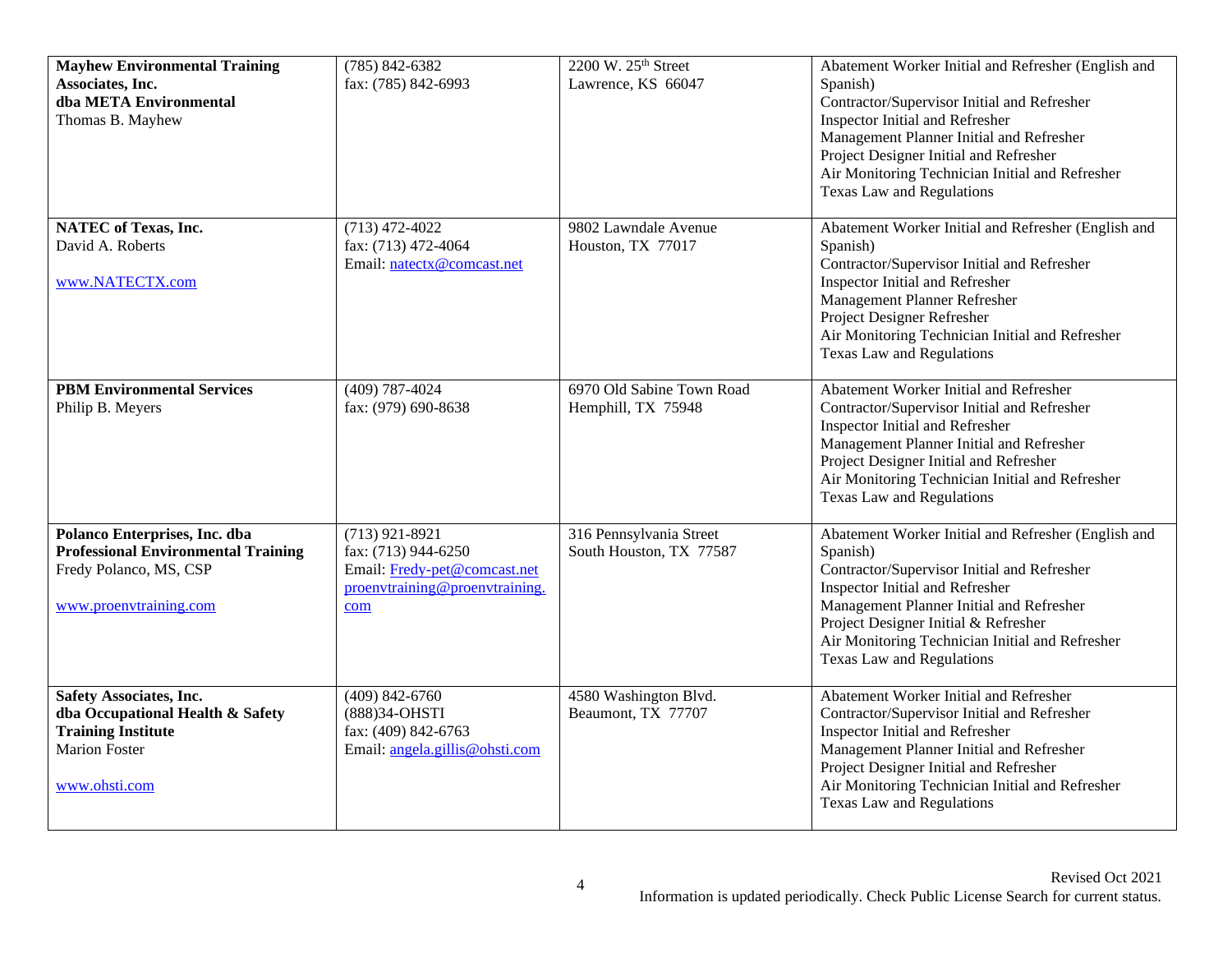| <b>Scientific Investigation &amp; Instruction</b><br><b>Institute</b><br>John M. Barrett, Jr.<br>www.si3.us | $(512)$ 338-5379<br>fax: (512) 338-9192<br>Email: info@si3.us  | 9430 Research Blvd.<br>Echelon Two, Suite 120<br>Austin, TX 78759 | Abatement Worker Initial and Refresher (English and<br>Spanish)<br>Contractor/Supervisor Initial and Refresher<br>Inspector Initial and Refresher<br>Management Planner Initial and Refresher<br>Project Designer Initial and Refresher<br>Air Monitoring Technician Initial and Refresher<br>Texas Law and Regulations        |
|-------------------------------------------------------------------------------------------------------------|----------------------------------------------------------------|-------------------------------------------------------------------|--------------------------------------------------------------------------------------------------------------------------------------------------------------------------------------------------------------------------------------------------------------------------------------------------------------------------------|
| Sun City Analytical, Inc. - SCAI<br><b>Training Center</b><br>Luis Acuna - President                        | $(915) 533 - 8840$<br>fax: (915) 533-8843                      | 1409 Montana Avenue<br>El Paso, TX 79902                          | Abatement Worker Initial and Refresher (English and<br>Spanish)<br>Contractor/Supervisor Initial and Refresher<br><b>Inspector Initial and Refresher</b><br>Management Planner Initial and Refresher<br>Project Designer Initial and Refresher<br>Air Monitoring Technician Initial and Refresher<br>Texas Law and Regulations |
| <b>Texas Consulting Services</b><br>Latisha Strong                                                          | (432 638-8282<br>Email: TXCS65@yahoo.com                       | 6337 Prairie Ridge Drive<br>Midland, TX 79707                     | Abatement Worker Initial and Refresher<br>Contractor/Supervisor Initial and Refresher<br>Inspector Initial and Refresher<br>Management Planner Initial and Refresher<br>Project Designer Initial and Refresher<br>Air Monitoring Technician Initial and Refresher<br>Texas Law and Regulations                                 |
| <b>The Asbestos Institute</b><br>Gary Johnson<br>www.theasbestosinstitute.com                               | $(602) 864 - 6564$<br>Email:<br>admin@theasbestosinstitute.com | 20033 North 19th Avenue, Bldg. 6<br>Phoenix, AZ 85027             | Abatement Worker Initial and Refresher<br>Contractor/Supervisor Initial and Refresher<br>Inspector Initial and Refresher<br>Management Planner Initial and Refresher<br>Project Designer Initial and Refresher<br>Texas Law and Regulations                                                                                    |
| The Institute of Environmental<br>Training, Inc.<br>Gene Walker<br>www.iet-usa.com                          | $(325) 672 - 4777$<br>fax: (325) 672-4727                      | 1217 East South 11th, Suite B<br>Abilene, TX 79602                | Abatement Worker Initial and Refresher (English and<br>Spanish)<br>Contractor/Supervisor Initial and Refresher<br>Inspector Initial and Refresher<br>Management Planner Initial and Refresher<br>Project Designer Initial and Refresher<br>Air Monitoring Technician Initial and Refresher<br>Texas Law and Regulations        |